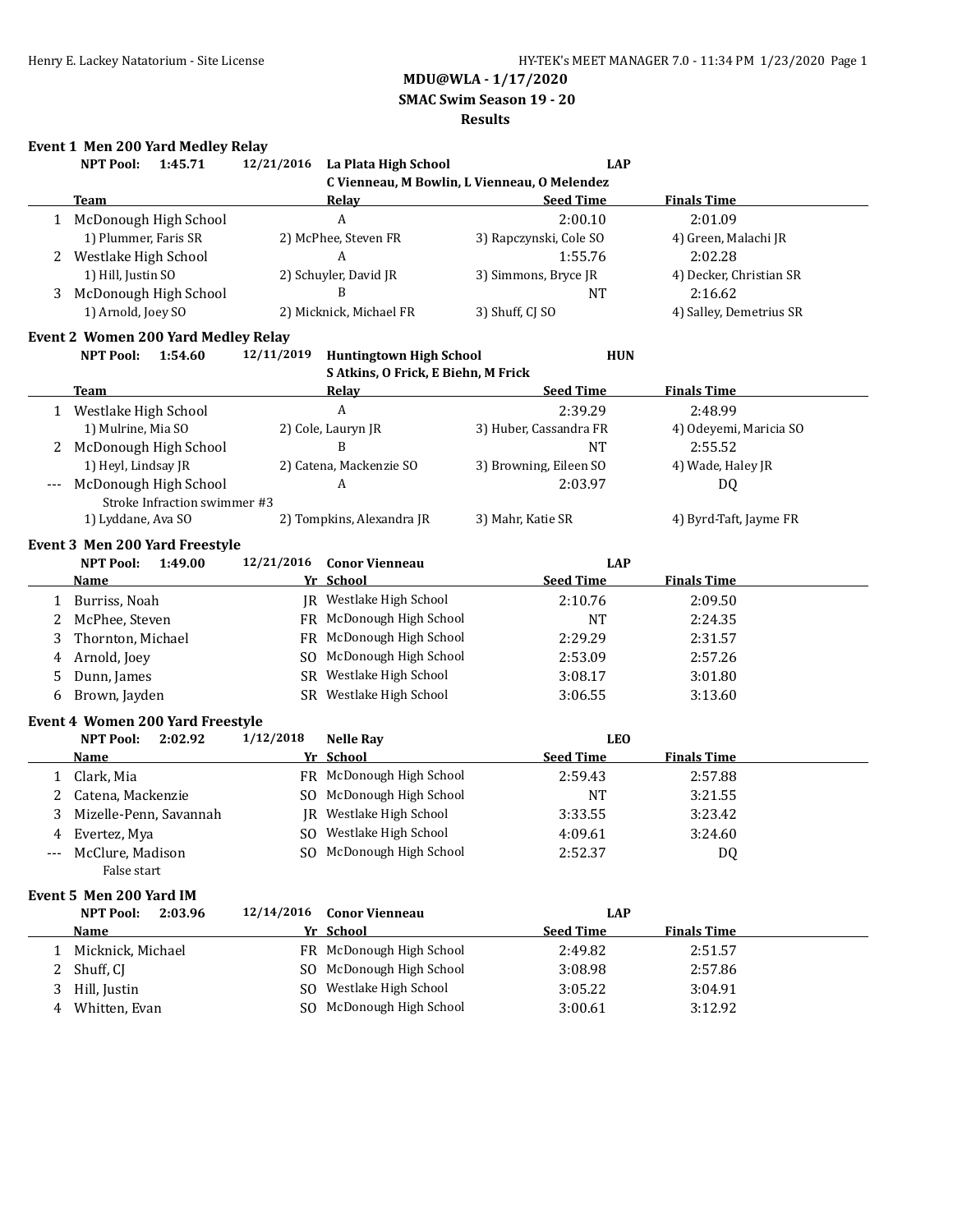### **SMAC Swim Season 19 - 20**

### **Results**

## **Event 6 Women 200 Yard IM**

|       | <b>NPT Pool:</b><br>2:14.88               | 1/12/2018 | <b>Havley Newton</b>            | <b>LEO</b>       |                    |  |
|-------|-------------------------------------------|-----------|---------------------------------|------------------|--------------------|--|
|       | <b>Name</b>                               |           | Yr School                       | <b>Seed Time</b> | <b>Finals Time</b> |  |
|       | Tompkins, Alexandra                       |           | <b>IR</b> McDonough High School | NT               | 2:34.18            |  |
| 2     | Browning, Eileen                          |           | SO McDonough High School        | 3:05.47          | 3:03.91            |  |
| 3.    | Huber, Cassandra                          |           | FR Westlake High School         | 3:21.26          | 3:29.00            |  |
| $---$ | Odevemi, Maricia<br>Scissors kick - fly   |           | SO Westlake High School         | NT               | DQ                 |  |
|       | --- Taylor, Ashley<br>Scissors kick - fly | SO.       | Westlake High School            | <b>NT</b>        | DQ                 |  |
| $---$ | Mahr, Katie                               |           | SR McDonough High School        | 2:54.74          | DQ                 |  |

## Arms underwater recovery - fly

|       | <b>Event 7 Men 50 Yard Freestyle</b> |          |                          |                  |                    |  |  |  |  |
|-------|--------------------------------------|----------|--------------------------|------------------|--------------------|--|--|--|--|
|       | <b>NPT Pool:</b><br>23.51            | 1/3/2020 | <b>Tyler Perrie</b>      | <b>NPT</b>       |                    |  |  |  |  |
|       | <b>Name</b>                          |          | Yr School                | <b>Seed Time</b> | <b>Finals Time</b> |  |  |  |  |
|       | Decker, Christian                    |          | SR Westlake High School  | 24.65            | 24.93              |  |  |  |  |
|       | 2 Simmons, Bryce                     | IR       | Westlake High School     | 24.61            | 25.12              |  |  |  |  |
| 3     | Schuyler, David                      |          | IR Westlake High School  | 26.34            | 26.74              |  |  |  |  |
| 4     | Green, Malachi                       | IR       | McDonough High School    | <b>NT</b>        | 27.54              |  |  |  |  |
|       | 5 Plummer, Faris                     |          | SR McDonough High School | 26.73            | 28.14              |  |  |  |  |
| 6     | Salley, Demetrius                    |          | SR McDonough High School | 31.30            | 31.66              |  |  |  |  |
| ---   | Hall, Kameron                        |          | FR McDonough High School | 33.73            | X33.57             |  |  |  |  |
| $---$ | Musser, Derrick                      | SR.      | McDonough High School    | 35.14            | X37.09             |  |  |  |  |
| ---   | Lester, Cristhian                    |          | McDonough High School    | 36.41            | X37.44             |  |  |  |  |

#### **Event 8 Women 50 Yard Freestyle**

|   | <b>NPT Pool:</b><br>25.81 | 1/26/2018 | <b>Megan Schueller</b>   | LAP              |                    |  |
|---|---------------------------|-----------|--------------------------|------------------|--------------------|--|
|   | Name                      |           | Yr School                | <b>Seed Time</b> | <b>Finals Time</b> |  |
|   | Anderson, Kaidence        |           | SO McDonough High School | 33.58            | 34.67              |  |
|   | Mizelle-Penn, Savannah    |           | IR Westlake High School  | NT               | 38.49              |  |
|   | Evertez, Mya              |           | SO Westlake High School  | <b>NT</b>        | 38.67              |  |
| 4 | Hevl, Lindsav             |           | IR McDonough High School | 39.31            | 39.33              |  |
|   | 5 Odevemi, Maricia        |           | SO Westlake High School  | 35.96            | 39.87              |  |
| 6 | Bennett, Paige            |           | FR McDonough High School | 33.48            | 41.83              |  |

#### **Event 11 Men 100 Yard Butterfly**

| <b>NPT Pool:</b>                  | 56.32         | 12/21/2016                                                                           | <b>Lawrence Sapp</b> | <b>NPT</b>                                                                                                                                                                                                                                                   |                    |  |
|-----------------------------------|---------------|--------------------------------------------------------------------------------------|----------------------|--------------------------------------------------------------------------------------------------------------------------------------------------------------------------------------------------------------------------------------------------------------|--------------------|--|
| <b>Name</b>                       |               |                                                                                      |                      | <b>Seed Time</b>                                                                                                                                                                                                                                             | <b>Finals Time</b> |  |
|                                   |               |                                                                                      |                      | 1:02.03                                                                                                                                                                                                                                                      | 1:01.61            |  |
|                                   |               |                                                                                      |                      | 1:07.56                                                                                                                                                                                                                                                      | 1:06.12            |  |
|                                   |               |                                                                                      |                      | 1:09.86                                                                                                                                                                                                                                                      | 1:09.88            |  |
| Shuff, CI                         |               |                                                                                      |                      | 1:25.38                                                                                                                                                                                                                                                      | 1:24.21            |  |
|                                   |               |                                                                                      |                      | NT                                                                                                                                                                                                                                                           | 1:27.63            |  |
| Event 12 Women 100 Yard Butterfly |               |                                                                                      |                      |                                                                                                                                                                                                                                                              |                    |  |
| <b>NPT Pool:</b>                  |               | 1/10/2020                                                                            | <b>Nelle Ray</b>     | <b>LEO</b>                                                                                                                                                                                                                                                   |                    |  |
| <b>Name</b>                       |               |                                                                                      |                      | <b>Seed Time</b>                                                                                                                                                                                                                                             | <b>Finals Time</b> |  |
| Golden, Iris                      |               |                                                                                      |                      | 1:37.07                                                                                                                                                                                                                                                      | 1:45.20            |  |
| Clark, Mia                        |               |                                                                                      |                      | 1:44.67                                                                                                                                                                                                                                                      | 1:54.84            |  |
|                                   |               |                                                                                      |                      | 2:04.71                                                                                                                                                                                                                                                      | 2:02.99            |  |
|                                   | Heyl, Lindsay | Rapczynski, Cole<br>Simmons, Bryce<br>Decker, Christian<br>Whitt, Zachary<br>1:00.37 |                      | Yr School<br>SO McDonough High School<br>Westlake High School<br>IR-<br>SR Westlake High School<br>SO McDonough High School<br>FR McDonough High School<br>Yr School<br>IR McDonough High School<br>FR McDonough High School<br>McDonough High School<br>IR- |                    |  |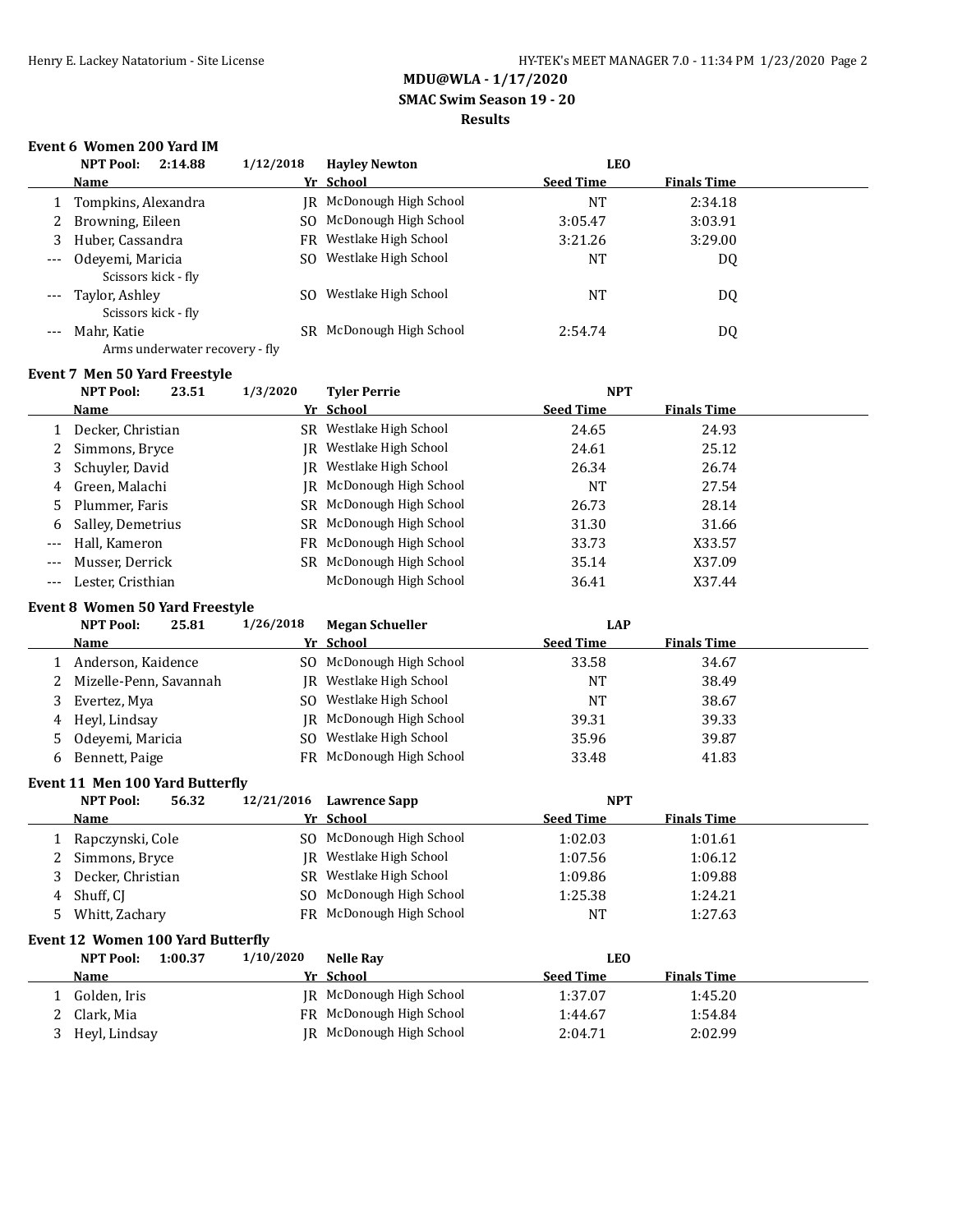### **MDU@WLA - 1/17/2020 SMAC Swim Season 19 - 20 Results**

|              | <b>NPT Pool:</b>                                  | 50.48                 | 1/26/2018  | <b>Conor Vienneau</b>                  | <b>LAP</b>              |                           |
|--------------|---------------------------------------------------|-----------------------|------------|----------------------------------------|-------------------------|---------------------------|
|              | Name                                              |                       |            | Yr School                              | <b>Seed Time</b>        | <b>Finals Time</b>        |
| 1            | Plummer, Faris                                    |                       |            | SR McDonough High School               | 1:03.89                 | 1:10.73                   |
| 2            | Brown, Jayden                                     |                       |            | SR Westlake High School                | 1:15.90                 | 1:17.42                   |
| 3            | Salley, Demetrius                                 |                       |            | SR McDonough High School               | 1:19.30                 | 1:17.91                   |
| 4            | Spell, Kevin                                      |                       |            | FR McDonough High School               | 1:26.20                 | 1:23.15                   |
|              | Event 14 Women 100 Yard Freestyle                 |                       |            |                                        |                         |                           |
|              | <b>NPT Pool:</b>                                  | 56.67                 | 12/21/2016 | <b>Nathalie LaFontant</b>              | <b>NPT</b>              |                           |
|              | Name                                              |                       |            | Yr School                              | <b>Seed Time</b>        | <b>Finals Time</b>        |
| 1            | Byrd-Taft, Jayme                                  |                       |            | FR McDonough High School               | 1:02.90                 | 1:01.87                   |
| 2            | Lyddane, Ava                                      |                       |            | SO McDonough High School               | 1:16.68                 | 1:17.88                   |
| 3            | Anderson, Kaidence                                |                       |            | SO McDonough High School               | 1:25.89                 | 1:21.71                   |
| 4            | Mulrine, Mia                                      |                       |            | SO Westlake High School                | 1:29.12                 | 1:29.79                   |
| 5            | Brown, Logan                                      |                       |            | SR Westlake High School                | 1:51.73                 | 1:52.43                   |
| 6            | Thompson, Shayna                                  |                       |            | SR Westlake High School                | <b>NT</b>               | 2:02.41                   |
|              | Event 15 Men 500 Yard Freestyle                   |                       |            |                                        |                         |                           |
|              | <b>NPT Pool:</b>                                  | 5:02.39               | 12/13/2017 | <b>Ethan Williams</b>                  | <b>HUN</b>              |                           |
|              | <u>Name</u>                                       |                       |            | Yr School                              | <b>Seed Time</b>        | <b>Finals Time</b>        |
|              | Mitchell, Maxwell                                 |                       |            | JR McDonough High School               | 7:08.57                 | 7:05.13                   |
| 2            | Whitten, Evan                                     |                       |            | SO McDonough High School               | 7:27.78                 | 7:28.78                   |
| 3            | Thornton, Michael                                 |                       |            | FR McDonough High School               | 7:41.14                 | 7:33.28                   |
|              | Event 16 Women 500 Yard Freestyle                 |                       |            |                                        |                         |                           |
|              | <b>NPT Pool:</b>                                  | 5:28.69               | 1/12/2018  | <b>Nelle Ray</b>                       | <b>LEO</b>              |                           |
|              | <u>Name</u>                                       |                       |            | Yr School                              | <b>Seed Time</b>        | <b>Finals Time</b>        |
| 1            | Mahr, Katie                                       |                       |            | SR McDonough High School               | 6:55.71                 | 6:59.73                   |
| 2            | McClure, Madison                                  |                       |            | SO McDonough High School               | <b>NT</b>               | 8:29.83                   |
| 3            | Cole, Lauryn                                      |                       |            | JR Westlake High School                | <b>NT</b>               | 9:41.21                   |
| 4            | Wade, Haley                                       |                       | <b>IR</b>  | McDonough High School                  | 9:57.73                 | 9:53.82                   |
| 5.           | Urias, Daniela                                    |                       |            | SO Westlake High School                | <b>NT</b>               | 10:32.37                  |
|              | Event 17 Men 200 Yard Freestyle Relay             |                       |            |                                        |                         |                           |
|              | <b>NPT Pool:</b>                                  | 1:36.14               | 1/31/2018  | <b>Leonardtown High School</b>         | <b>LEO</b>              |                           |
|              |                                                   |                       |            | Z Claus, B Carrigg, L Russell, A Bacon |                         |                           |
|              | Team                                              |                       |            | <b>Relay</b>                           | <b>Seed Time</b>        | <b>Finals Time</b>        |
| $\mathbf{1}$ | Westlake High School                              |                       |            | A                                      | 1:42.50                 | 1:41.50                   |
|              | 1) Schuyler, David JR                             |                       |            | 2) Burriss, Noah JR                    | 3) Simmons, Bryce JR    | 4) Decker, Christian SR   |
| 2            | McDonough High School                             |                       |            | A                                      | 1:44.26                 | 1:48.32                   |
|              | 1) Plummer, Faris SR                              |                       |            | 2) Green, Malachi JR                   | 3) McPhee, Steven FR    | 4) Rapczynski, Cole SO    |
| 3            | McDonough High School                             |                       |            | B                                      | NT                      | 2:09.28                   |
|              | 1) Salley, Demetrius SR                           |                       |            | 2) Musser, Derrick SR                  | 3) Thornton, Michael FR | 4) Whitten, Evan SO       |
|              | Event 18 Women 200 Yard Freestyle Relay           |                       |            |                                        |                         |                           |
|              | <b>NPT Pool:</b>                                  | 1:46.87               | 1/31/2018  | <b>Leonardtown High School</b>         | <b>LEO</b>              |                           |
|              |                                                   |                       |            | H Newton, E Carrigg, S Hotz, N Ray     |                         |                           |
|              | Team                                              |                       |            | <b>Relay</b>                           | <b>Seed Time</b>        | <b>Finals Time</b>        |
|              |                                                   | McDonough High School |            | $\boldsymbol{A}$                       | 1:52.10                 | 1:59.34                   |
|              |                                                   |                       |            |                                        |                         |                           |
|              | 1) Byrd-Taft, Jayme FR                            |                       |            | 2) Golden, Iris JR                     | 3) Mahr, Katie SR       | 4) Tompkins, Alexandra JR |
| 2            | McDonough High School<br>1) Anderson, Kaidence SO |                       |            | B                                      | NT                      | 2:19.82                   |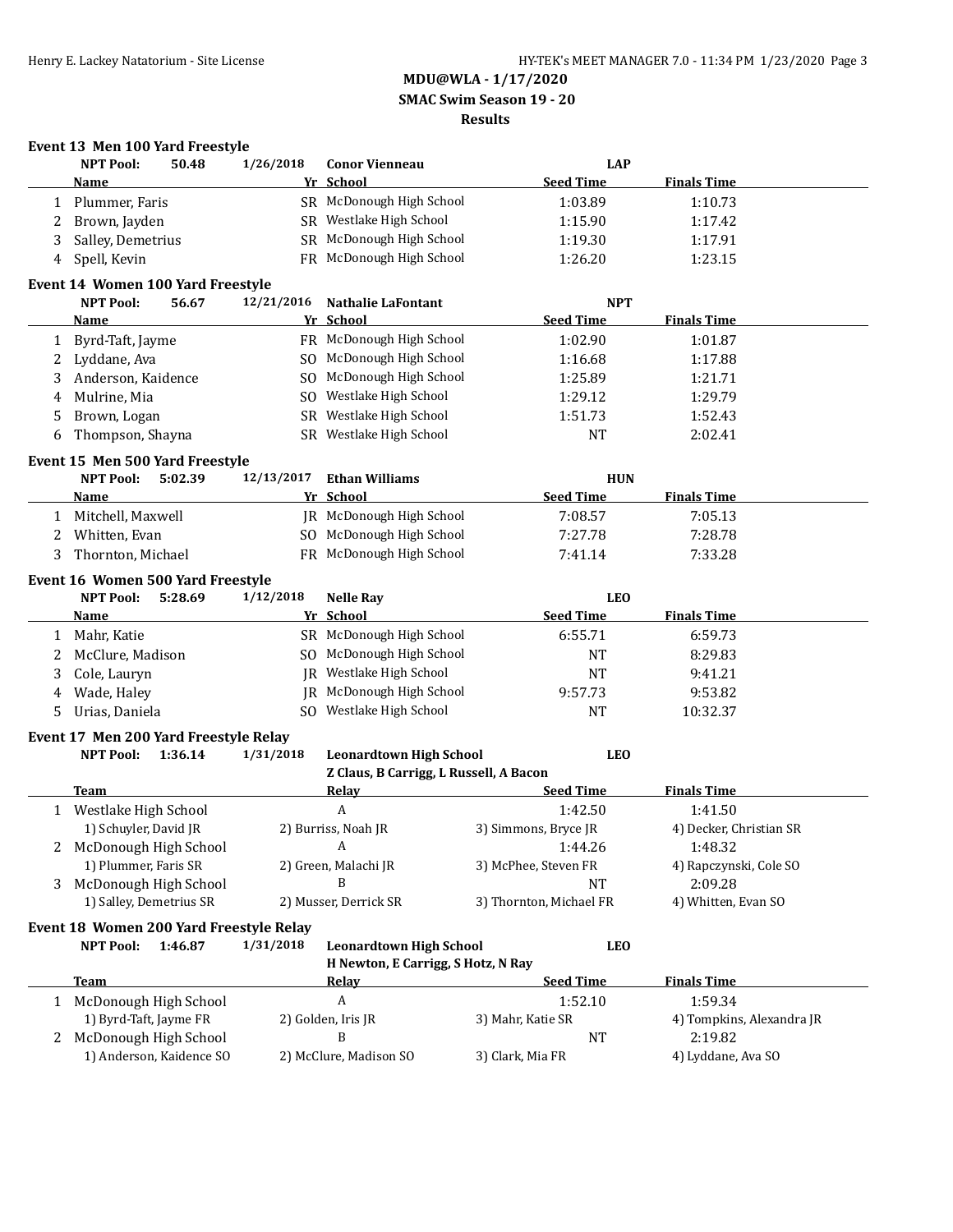**SMAC Swim Season 19 - 20**

#### **Results**

|                          | (Event 18 Women 200 Yard Freestyle Relay)   |            |                                              |                        |                         |
|--------------------------|---------------------------------------------|------------|----------------------------------------------|------------------------|-------------------------|
|                          | Team                                        |            | <u>Relav</u>                                 | <b>Seed Time</b>       | <b>Finals Time</b>      |
| 3                        | Westlake High School                        |            | A                                            | 2:22.89                | 2:25.28                 |
|                          | 1) Evertez, Mya SO                          |            | 2) Mulrine, Mia SO                           | 3) Huber, Cassandra FR | 4) Odeyemi, Maricia SO  |
|                          | Westlake High School                        |            | B                                            | <b>NT</b>              | <b>NS</b>               |
|                          | 1) Longshore, Cashmere JR                   |            | 2) Cole, Symone FR                           | 3) Brown, Logan SR     | 4) Thompson, Shayna SR  |
|                          | <b>Event 19 Men 100 Yard Backstroke</b>     |            |                                              |                        |                         |
|                          | <b>NPT Pool:</b><br>55.94                   | 12/21/2016 | <b>Conor Vienneau</b>                        | <b>LAP</b>             |                         |
|                          | <b>Name</b>                                 |            | Yr School                                    | <b>Seed Time</b>       | <b>Finals Time</b>      |
|                          | 1 Burriss, Noah                             |            | JR Westlake High School                      | 1:08.90                | 1:11.17                 |
| 2                        | McPhee, Steven                              |            | FR McDonough High School                     | <b>NT</b>              | 1:16.40                 |
| 3                        | Arnold, Joey                                |            | SO McDonough High School                     | 1:24.89                | 1:23.78                 |
| 4                        | Hill, Justin                                |            | SO Westlake High School                      | 1:28.67                | 1:27.30                 |
| 5                        | Whitt, Zachary                              |            | FR McDonough High School                     | 1:26.55                | 1:27.77                 |
|                          | <b>Event 20 Women 100 Yard Backstroke</b>   |            |                                              |                        |                         |
|                          | <b>NPT Pool:</b><br>1:01.87                 | 12/13/2017 | <b>Maddie Frick</b>                          | <b>HUN</b>             |                         |
|                          | <b>Name</b>                                 |            | Yr School                                    | <b>Seed Time</b>       | <b>Finals Time</b>      |
| 1                        | Byrd-Taft, Jayme                            |            | FR McDonough High School                     | 1:16.44                | 1:19.43                 |
| 2                        | Lyddane, Ava                                |            | SO McDonough High School                     | 1:28.53                | 1:30.99                 |
| 3                        | Golden, Iris                                |            | JR McDonough High School                     | <b>NT</b>              | 1:45.54                 |
|                          | Mulrine, Mia                                |            | SO Westlake High School                      |                        |                         |
| 4                        |                                             |            |                                              | 1:45.49                | 1:48.03                 |
| 5                        | Urias, Daniela                              |            | SO Westlake High School                      | 2:17.22                | 2:27.30                 |
| $\overline{\phantom{a}}$ | Thompson, Shayna<br>Not on back off wall    |            | SR Westlake High School                      | 2:27.80                | DQ                      |
|                          |                                             |            |                                              |                        |                         |
|                          | <b>Event 21 Men 100 Yard Breaststroke</b>   |            |                                              |                        |                         |
|                          | <b>NPT Pool:</b><br>1:06.33                 | 12/20/2017 | <b>Kristopher Schueller</b>                  | <b>LAP</b>             |                         |
|                          | Name                                        |            | Yr School                                    | <b>Seed Time</b>       | <b>Finals Time</b>      |
| 1                        | Rapczynski, Cole                            |            | SO McDonough High School                     | 1:08.83                | 1:09.73                 |
| 2                        | Schuyler, David                             |            | JR Westlake High School                      | 1:13.15                | 1:13.94                 |
| 3                        | Micknick, Michael                           |            | FR McDonough High School                     | 1:22.19                | 1:27.73                 |
| 4                        | Dunn, James                                 |            | SR Westlake High School                      | 1:29.51                | 1:36.97                 |
|                          | <b>Event 22 Women 100 Yard Breaststroke</b> |            |                                              |                        |                         |
|                          | <b>NPT Pool:</b><br>1:08.98                 | 12/11/2019 | <b>Olivia Frick</b>                          | <b>HUN</b>             |                         |
|                          | Name                                        |            | Yr School                                    | <b>Seed Time</b>       | <b>Finals Time</b>      |
| 1                        | Tompkins, Alexandra                         |            | JR McDonough High School                     | 1:08.55                | 1:13.09                 |
| 2                        | Browning, Eileen                            |            | SO McDonough High School                     | 1:31.46                | 1:31.98                 |
| 3                        | Catena, Mackenzie                           |            | SO McDonough High School                     | 1:39.72                | 1:40.27                 |
| 4                        | Huber, Cassandra                            |            | FR Westlake High School                      | 1:48.01                | 1:50.52                 |
| 5                        | Taylor, Ashley                              | SO.        | Westlake High School                         | <b>NT</b>              | 2:31.36                 |
| $---$                    | Brown, Logan                                |            | SR Westlake High School                      | 2:39.13                | <b>NS</b>               |
|                          | Event 23 Men 400 Yard Freestyle Relay       |            |                                              |                        |                         |
|                          | 3:32.93<br><b>NPT Pool:</b>                 | 12/13/2019 | <b>Leonardtown High School</b>               | <b>LEO</b>             |                         |
|                          |                                             |            | A Konecny, J Wojtowicz, H Wadsworth, Z Claus |                        |                         |
|                          | <b>Team</b>                                 |            | Relay                                        | <b>Seed Time</b>       | <b>Finals Time</b>      |
|                          | 1 McDonough High School                     |            | $\boldsymbol{A}$                             | 4:32.03                | 4:41.21                 |
|                          | 1) Whitten, Evan SO                         |            | 2) Whitt, Zachary FR                         | 3) Shuff, CJ SO        | 4) Micknick, Michael FR |
| 2                        | McDonough High School                       |            | B                                            | NT                     | 5:01.48                 |
|                          | 1) Arnold, Joey SO                          |            | 2) Thornton, Michael FR                      | 3) Spell, Kevin FR     | 4) Mitchell, Maxwell JR |
|                          |                                             |            |                                              |                        |                         |